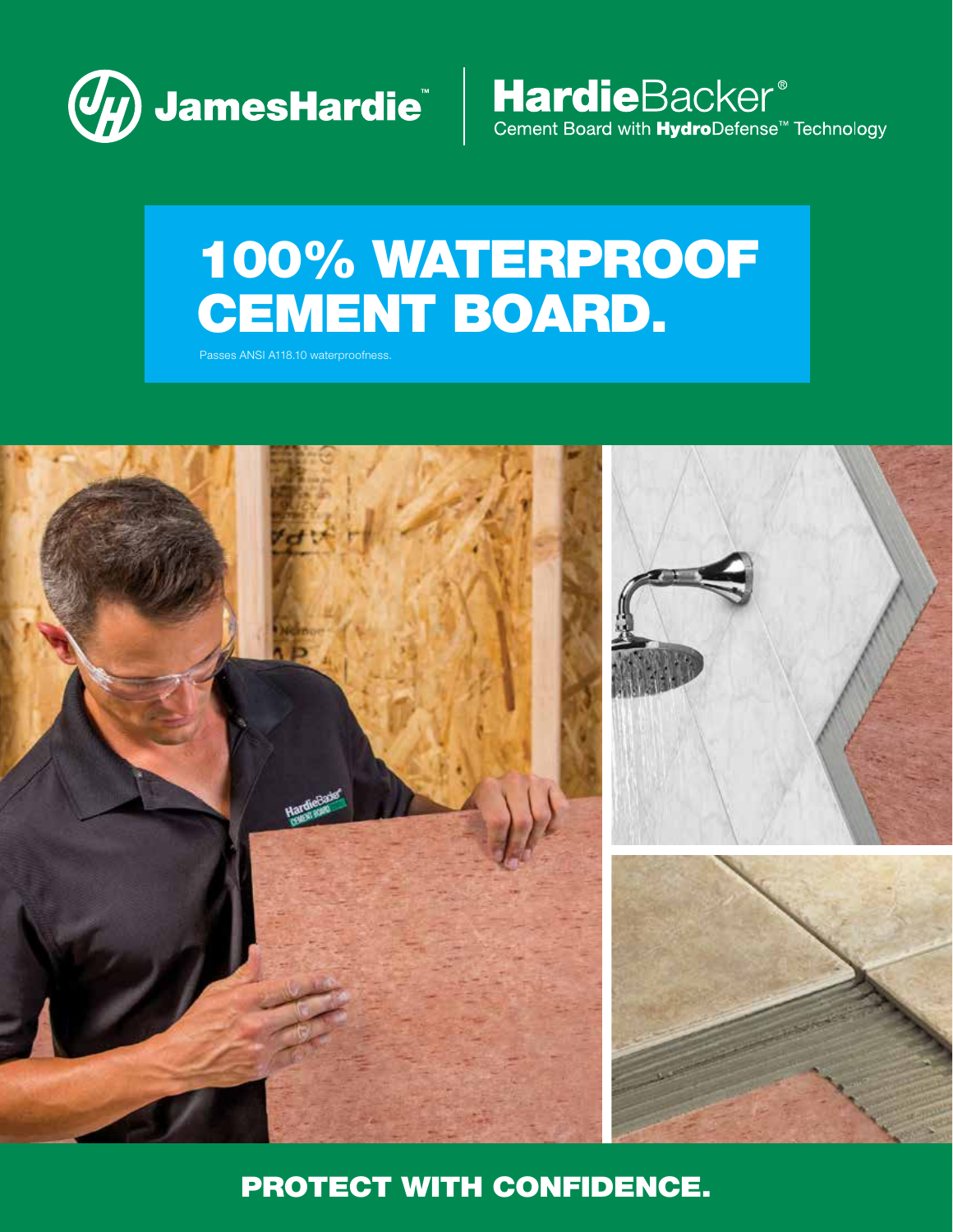#### PASSES ANSI A118.10 WATERPROOFNESS

The American National Standard specifications for a material to function as a barrier (membrane) to water migration, helping protect tile installations and wall cavities from moisture penetration.



Hydrostatic Testing

Waterproofness Test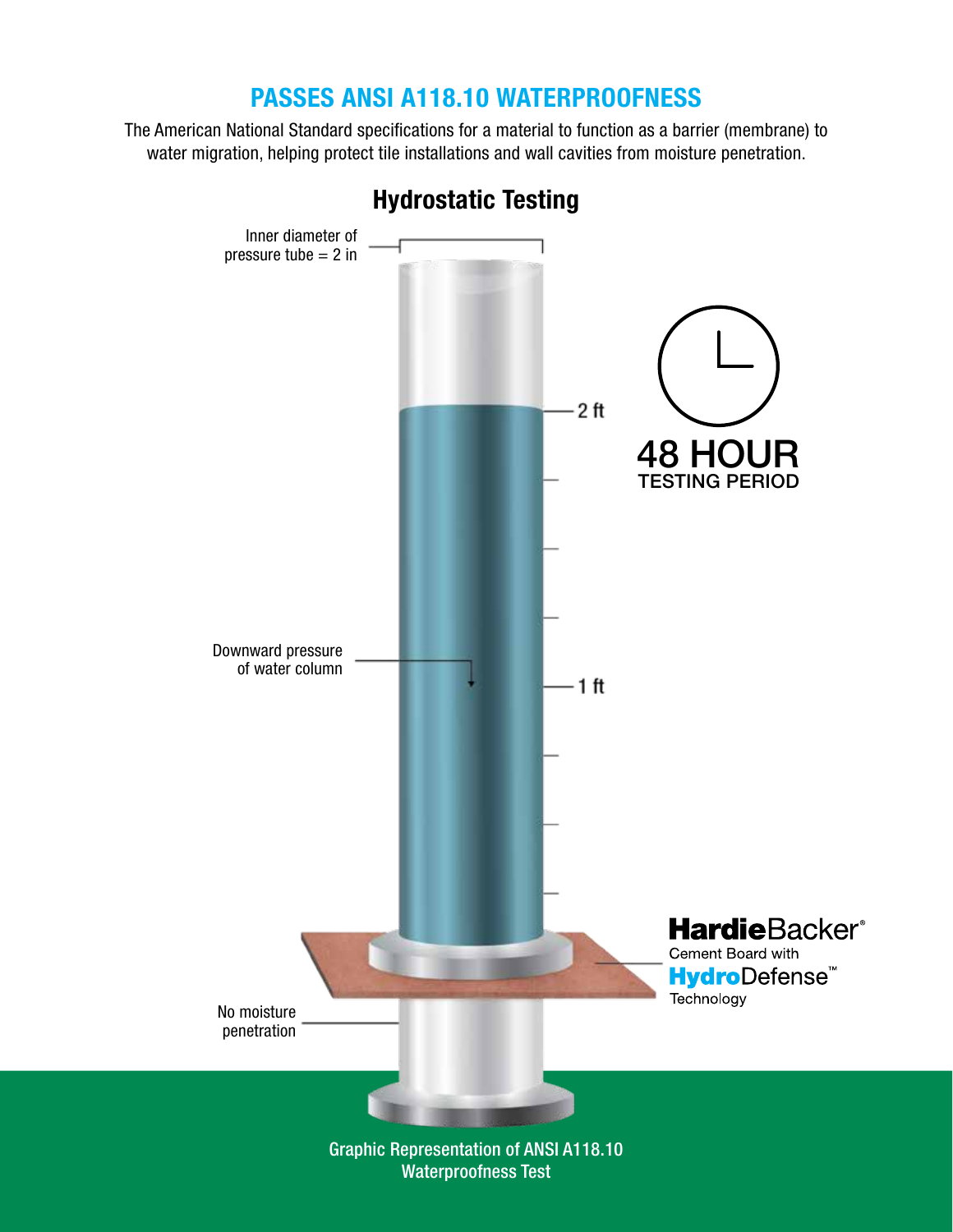### **INSTALLATION**

- Cuts easily with a hand tool (e.g., scoring knife, shears, utility knife)
- Clean cuts with minimal dust and debris
- Exceptional workability

#### SPECIFICATIONS

- Thickness: 0.42 in
- Dimensions: 36 in x 60 in
- Weight: 2.6 lb/sq. ft.
- Application: Walls, floors and countertops

#### PRODUCT COMPOSITION

- 90% Portland cement and sand, plus proprietary ingredients
- No fillers or abrasive aggregates
- Glass-fiber free
- Waterproof composition throughout the board

#### WARRANTY

• Lifetime limited, transferable warranty (covers materials and labor)

#### PERFORMANCE

- Formulated with MoldBlock® Technology to protect the board
- ASTM E136 Non-combustible
- Unmatched compressive and flexural strength
- Excellent tile adhesion
- Passes ANSI A118.10 waterproofness

## **HardieBacker®**

**Cement Board with**  $A$  $A$ **Protect the Board St Technology** 

#### $.42$ in x 3ft x 5ft Flexure

FOR WALLS, FLOORS AND COUNTERTOPS







Moldblock® Technology to Protect the Board



Unmatched Compression & Flexural Strength



Easy Score & Snap for Quick & Clean Cuts